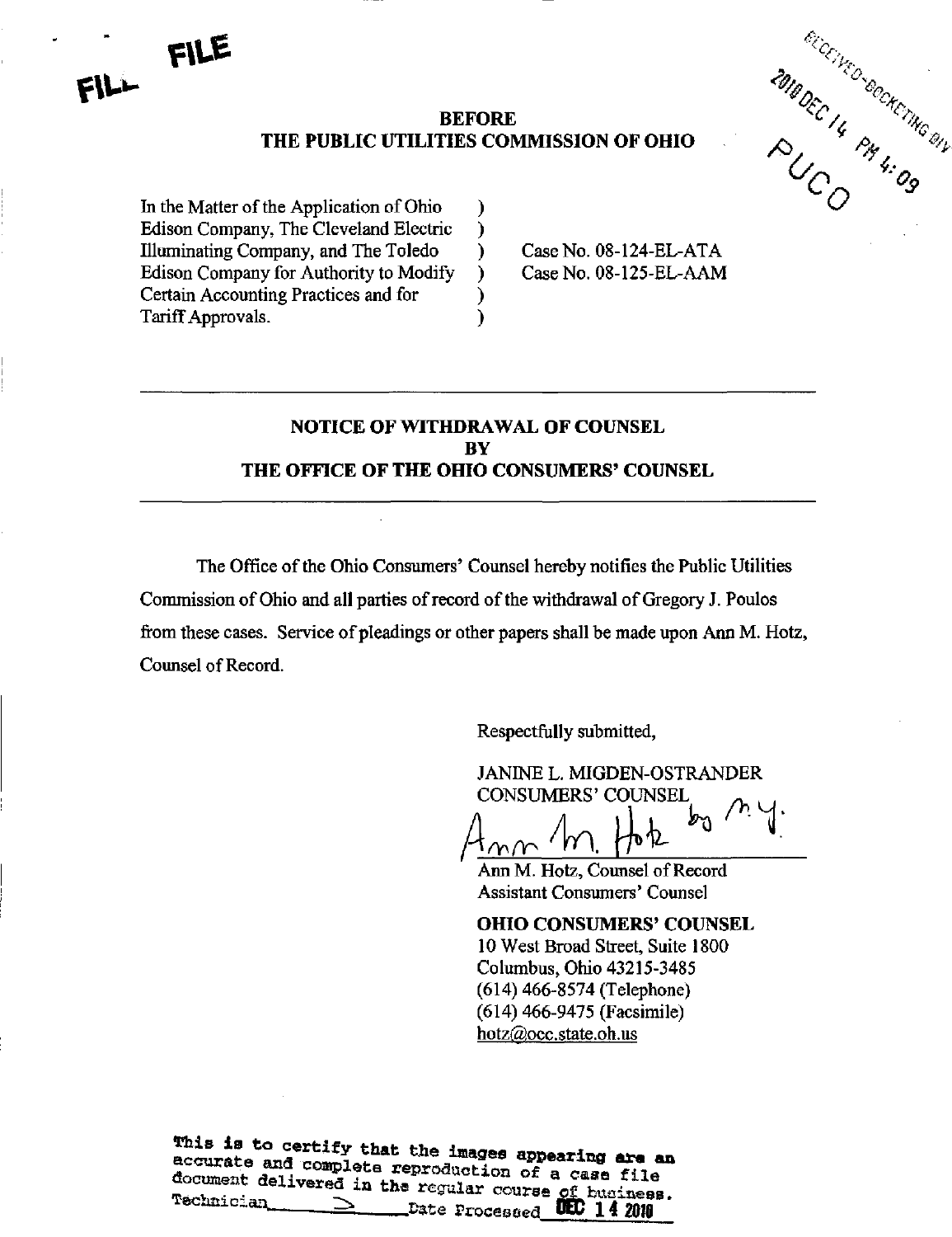## CERTIFICATE OF SERVICE

I hereby certify that a copy of the foregoing was served via regular U.S. Mail

Service, postage prepaid, to the persons listed below, on this  $14^{\text{th}}$  day of December 2010.

<u>Amm (1)</u> lote  $\mathbf{b}_n$   $\mathbf{a} \cdot \mathbf{y}$ 

Ann M. Hotz Assistant Consumers' Counsel

## SERVICE LIST

Thomas McNamee William Wright Attorney General's Office Public Utilities Section 180 East Broad Street,  $6^{\text{th}}$  Floor Columbus, OH 43215

Samuel C. Rancazzo McNees Wallace & Nurick LLC 21 East State Street, 17<sup>m</sup> Floor Columbus, OH 43215

John W. Bentine Mark S. Yurick, Chester, Willcox & Saxbe LLP 65 East State Street, Suite 1000 Columbus, OH 43215-4213

David C. Rinebolt Colleen L. Mooney Ohio Partners for Affordable Energy 231 West Lima Street, P.O. Box 1793 Findlay, OH 45839-1793

David F. Boehm Michael L. Kurtz Boehm, Kurtz & Lowry 36 East Seventh Street, Ste. 1510 Cincinnati, OH 45202

James W. Burk Mark A. Hayden FirstEnergy Service Company 76 South Main Street Akron, OH 44308

Garrett A. Stone Michael K, Lavanga Brickfield, Burchette, Ritts & Stone, P.C. 1025 Thomas Jefferson Street, N.W. 8th Floor, West Tower Washington, D.C. 20007

M. Howard Petricoff Stephen M. Howard Vorys, Sater, Seymour & Pease LLP 52 E. Gay St., P.O. Box 1008 Columbus, OH 43216-1008